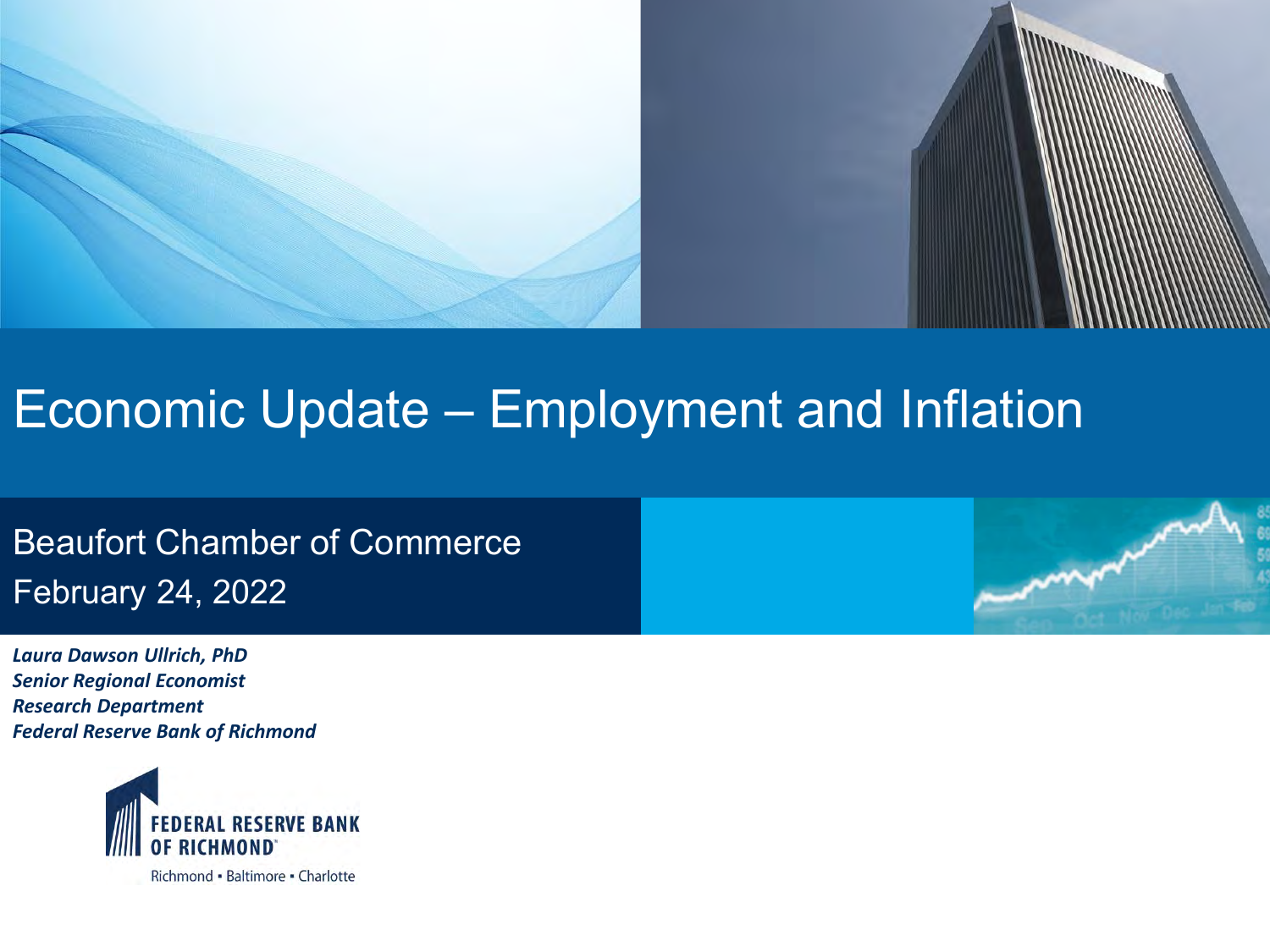## **The views and opinions expressed herein are those of the author. They do not represent an official position of the Federal Reserve Bank of Richmond or the Federal Reserve System.**

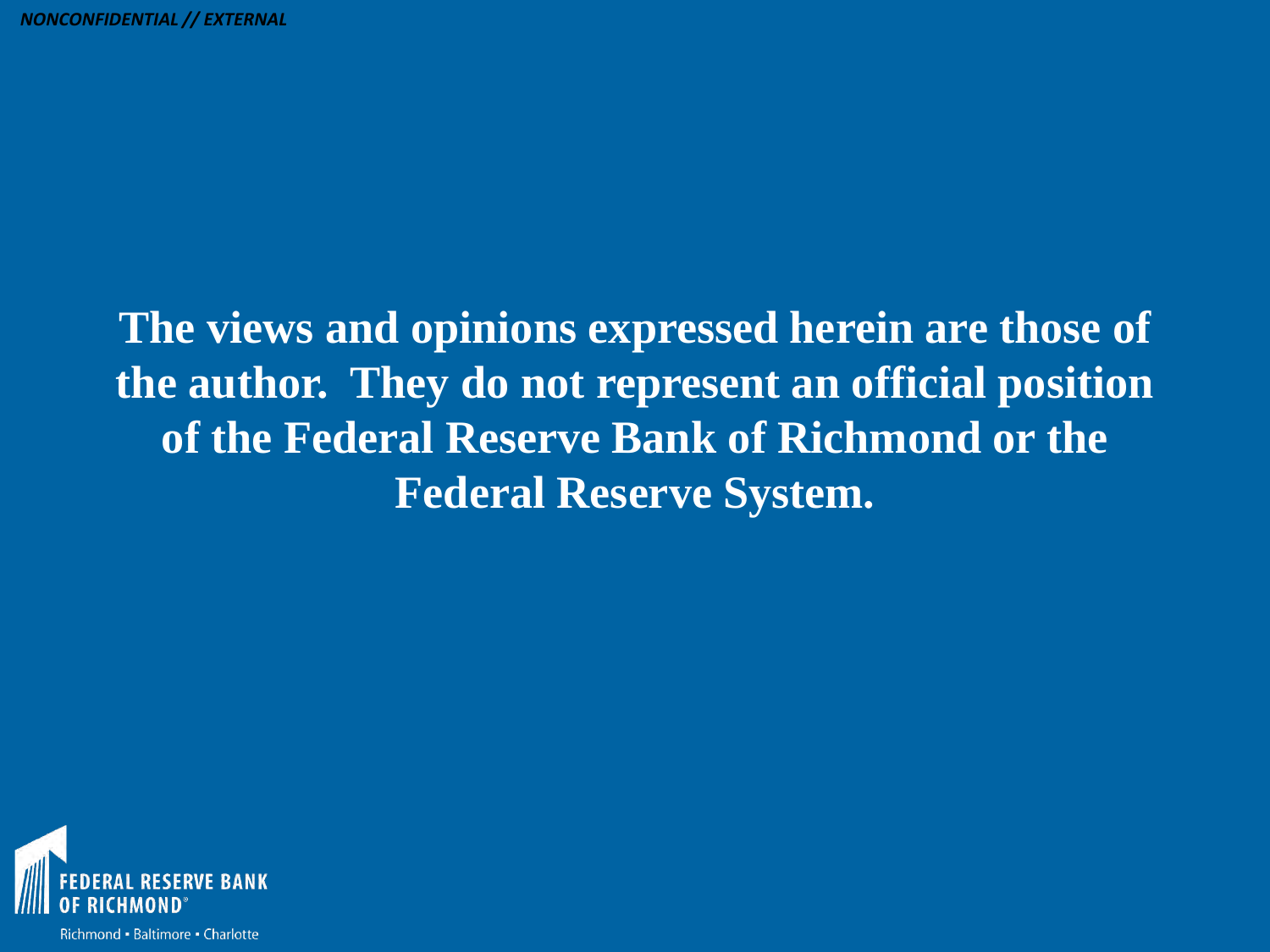# **Employment and Labor Force Participation**

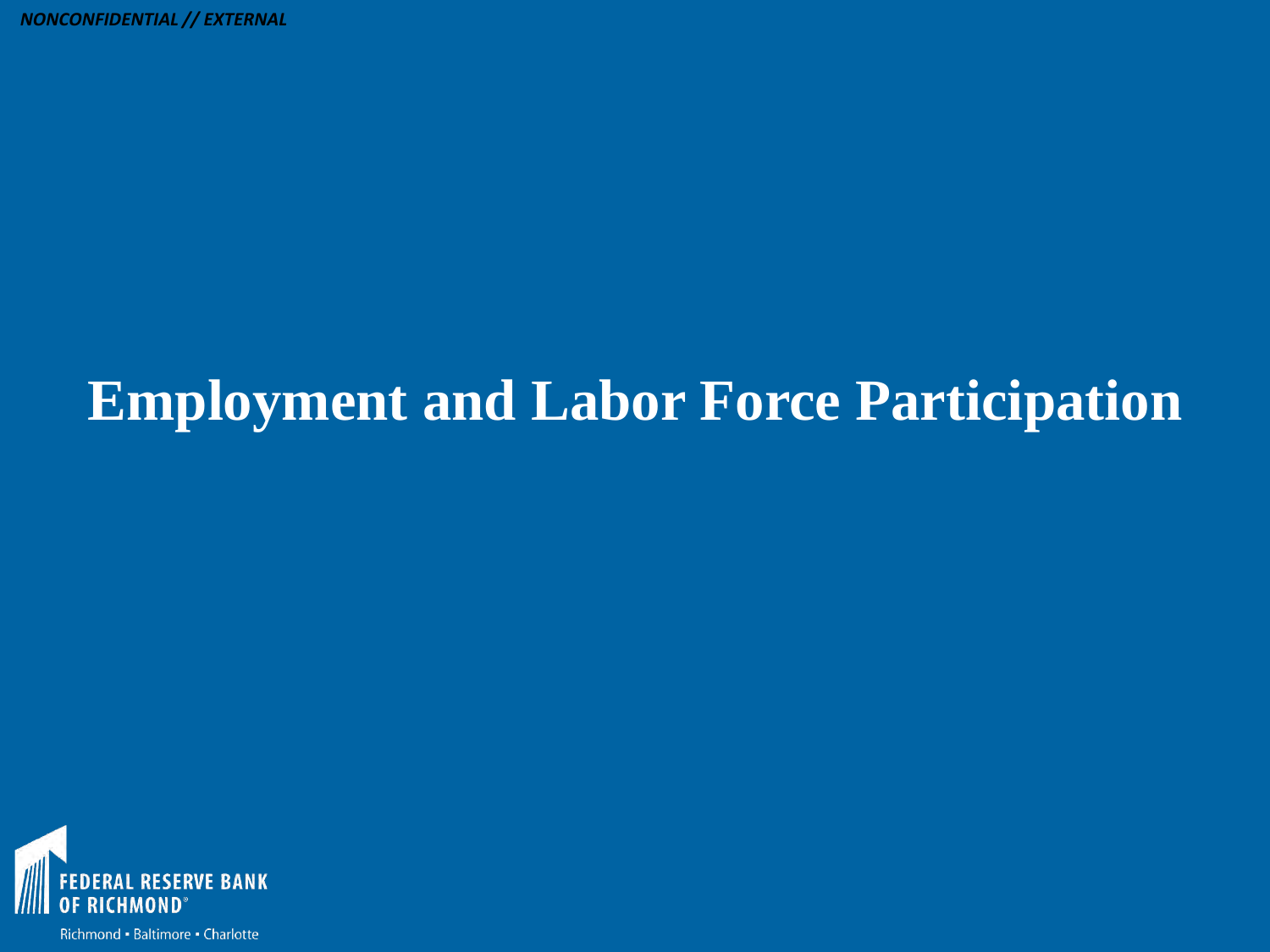#### Not only has GDP recovered, it is headed to pre-COVID trend



**DERAL RESERVE BANK** ICHMOND

*Source: Bureau of Economic Analysis & MacroAdvisers via Haver Analytics*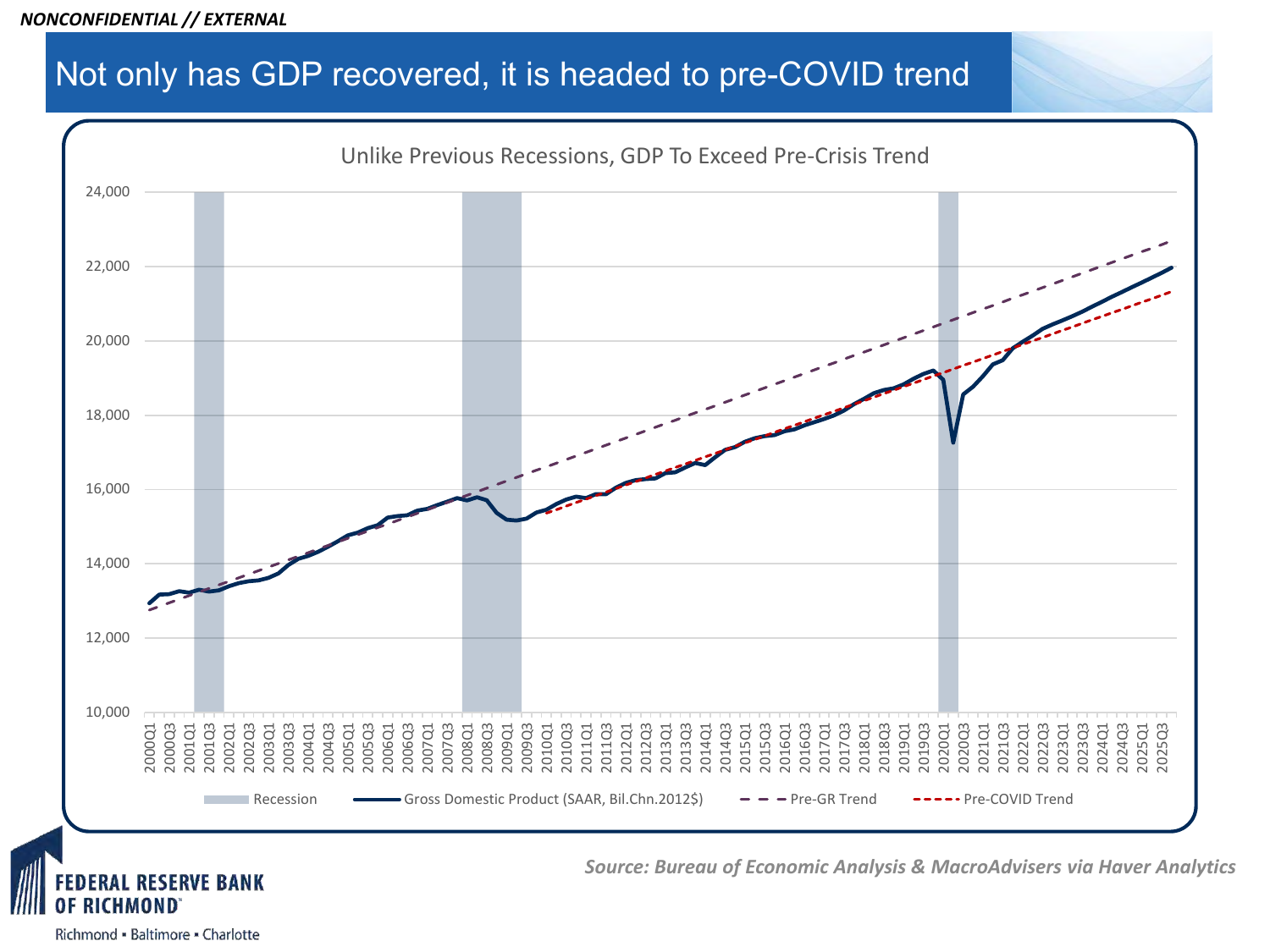### While many jobs have been recovered, employment is still 2.9 million jobs below February 2020



*Source: Bureau of Labor Statistics/Haver Analytics*

Richmond - Baltimore - Charlotte

ICHMOND

**ERAL RESERVE BANK**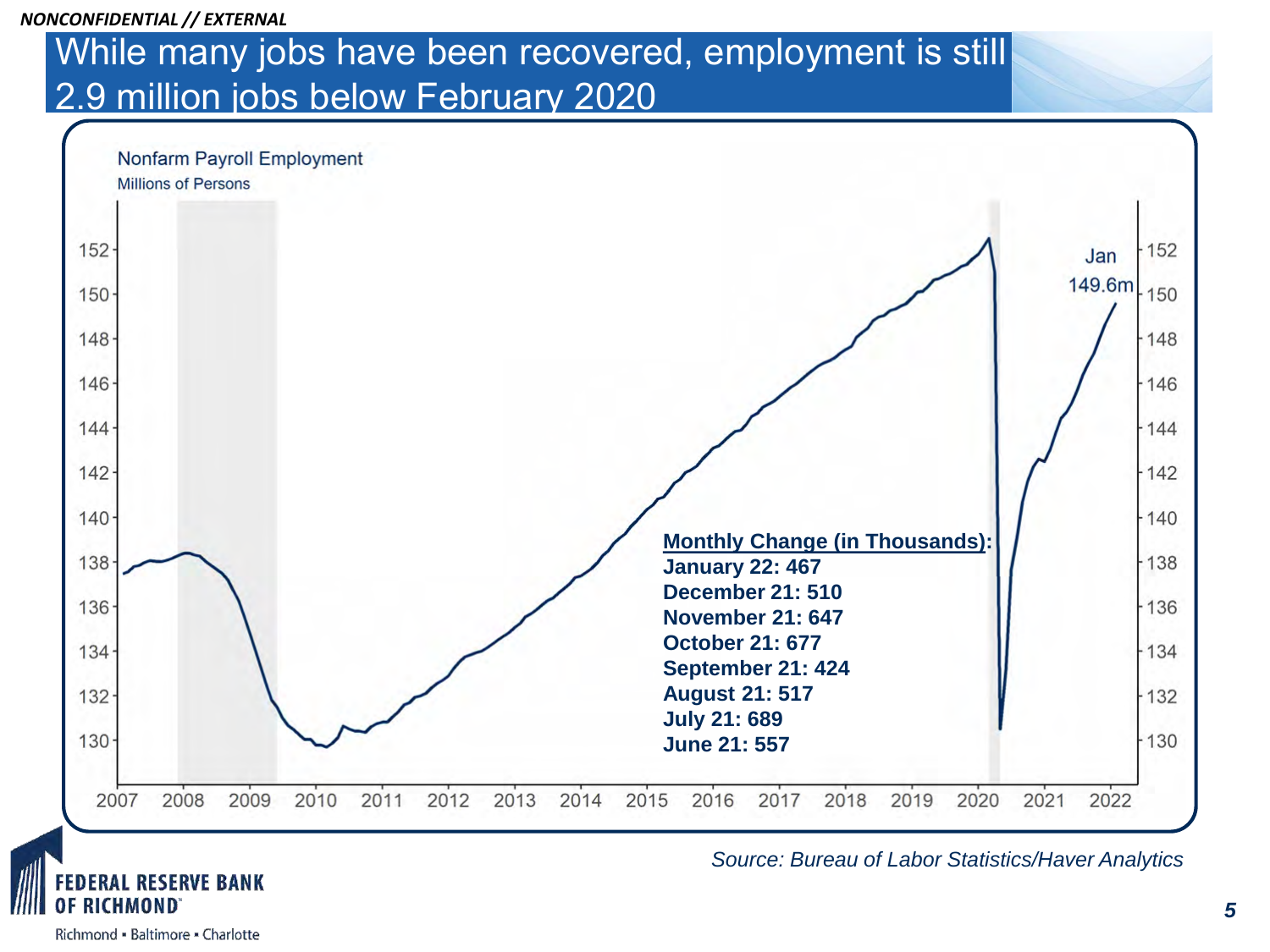#### The story across Fifth District states is relatively consistent with the U.S., but the Carolinas continue to lead the pack

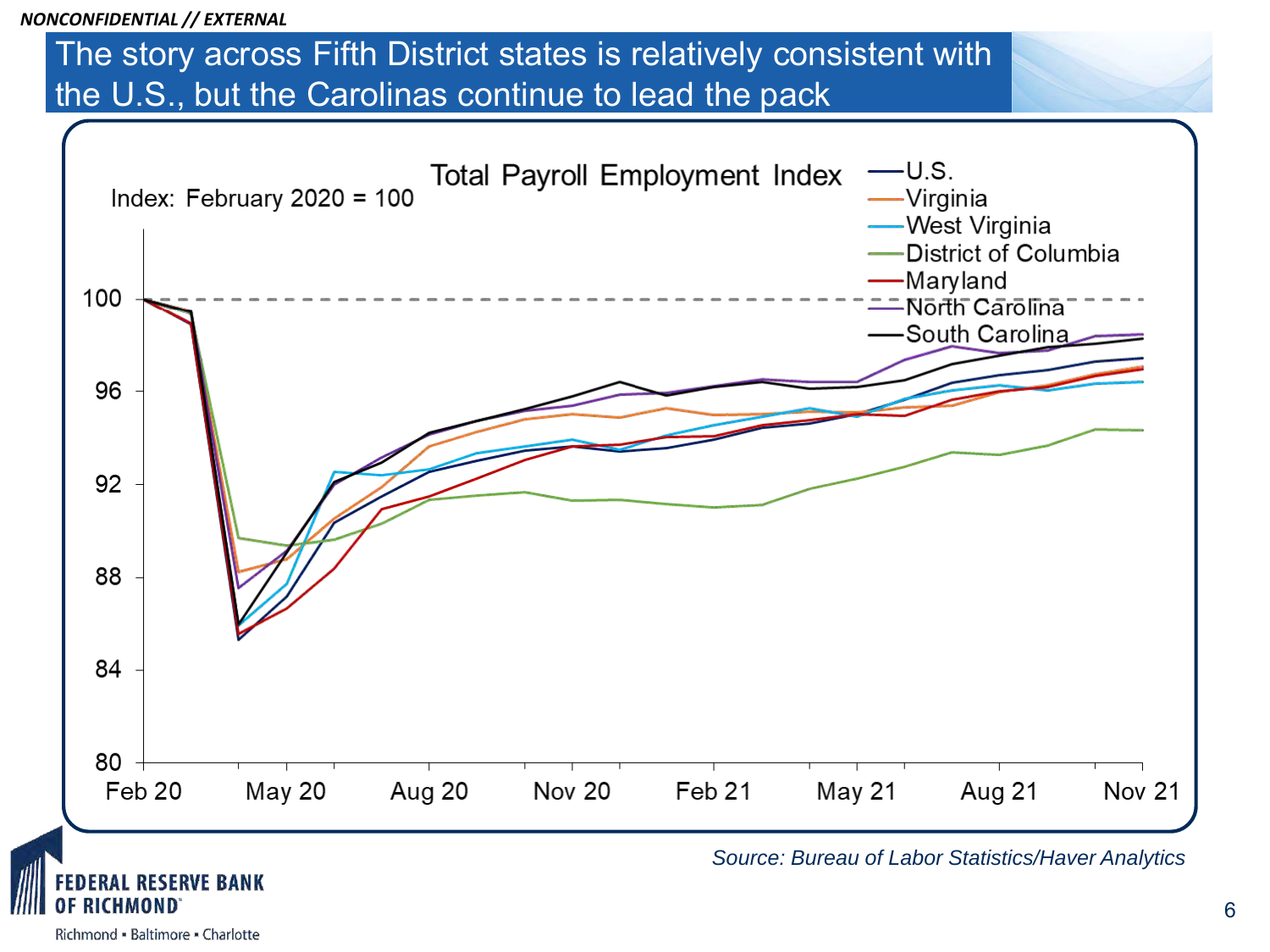### Spartanburg is the only SC MSA that has fully recovered all of the jobs lost during COVID...

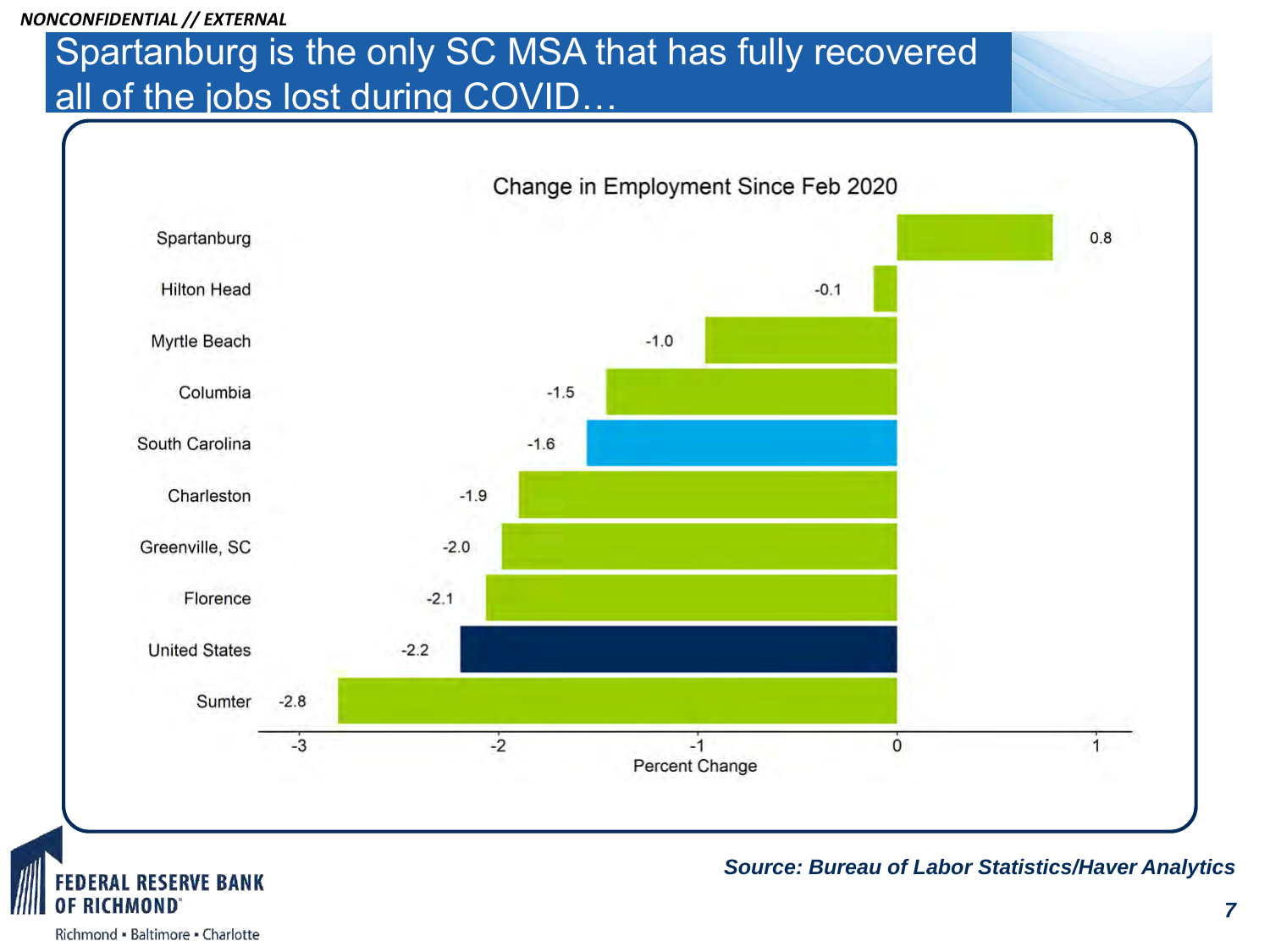### …but long-term growth amongst SC MSAs remains entirely positive, even considering COVID declines

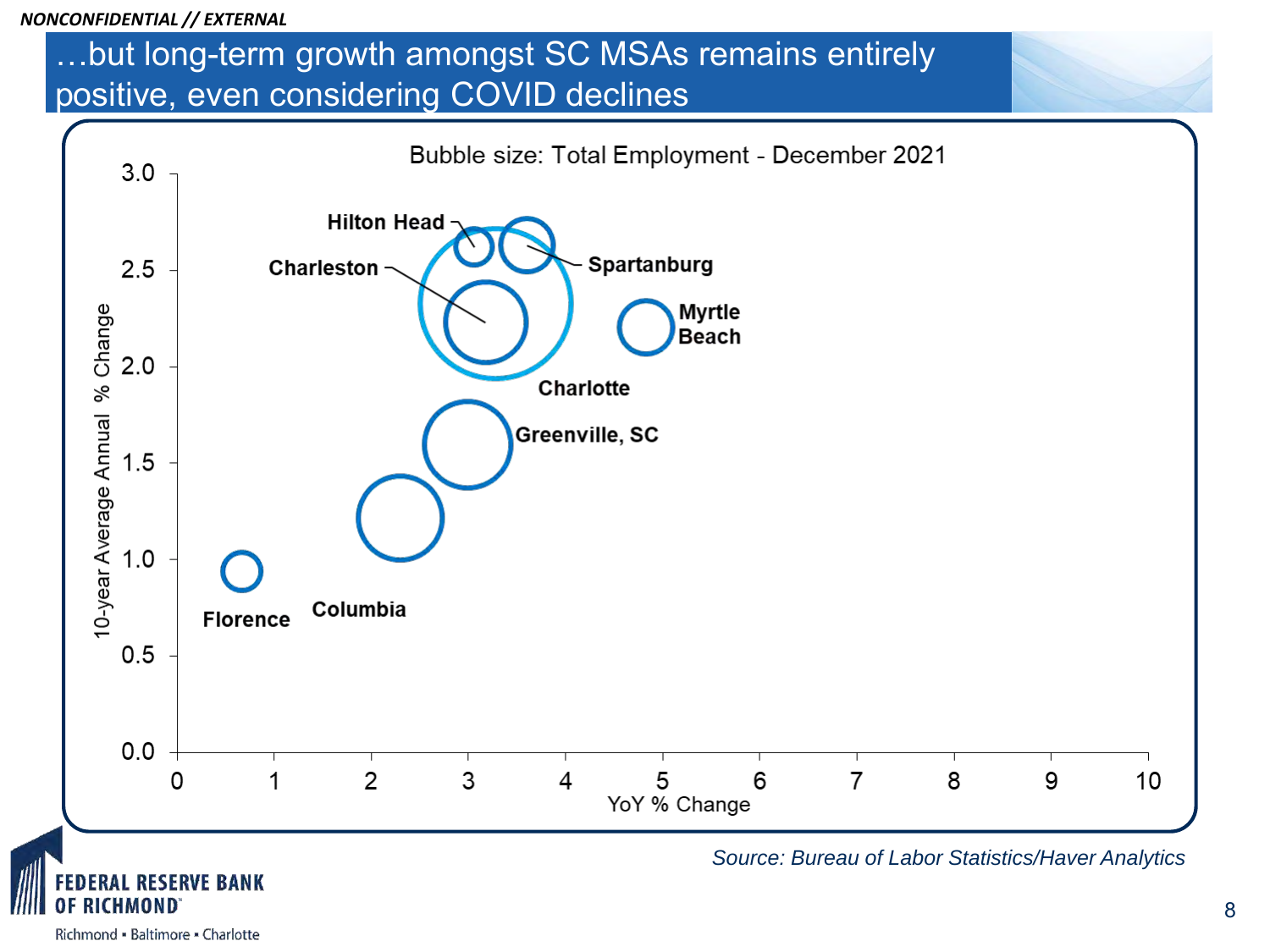### Labor force participation has increased some, but remains well below pre-pandemic levels





**ESERVE BANK**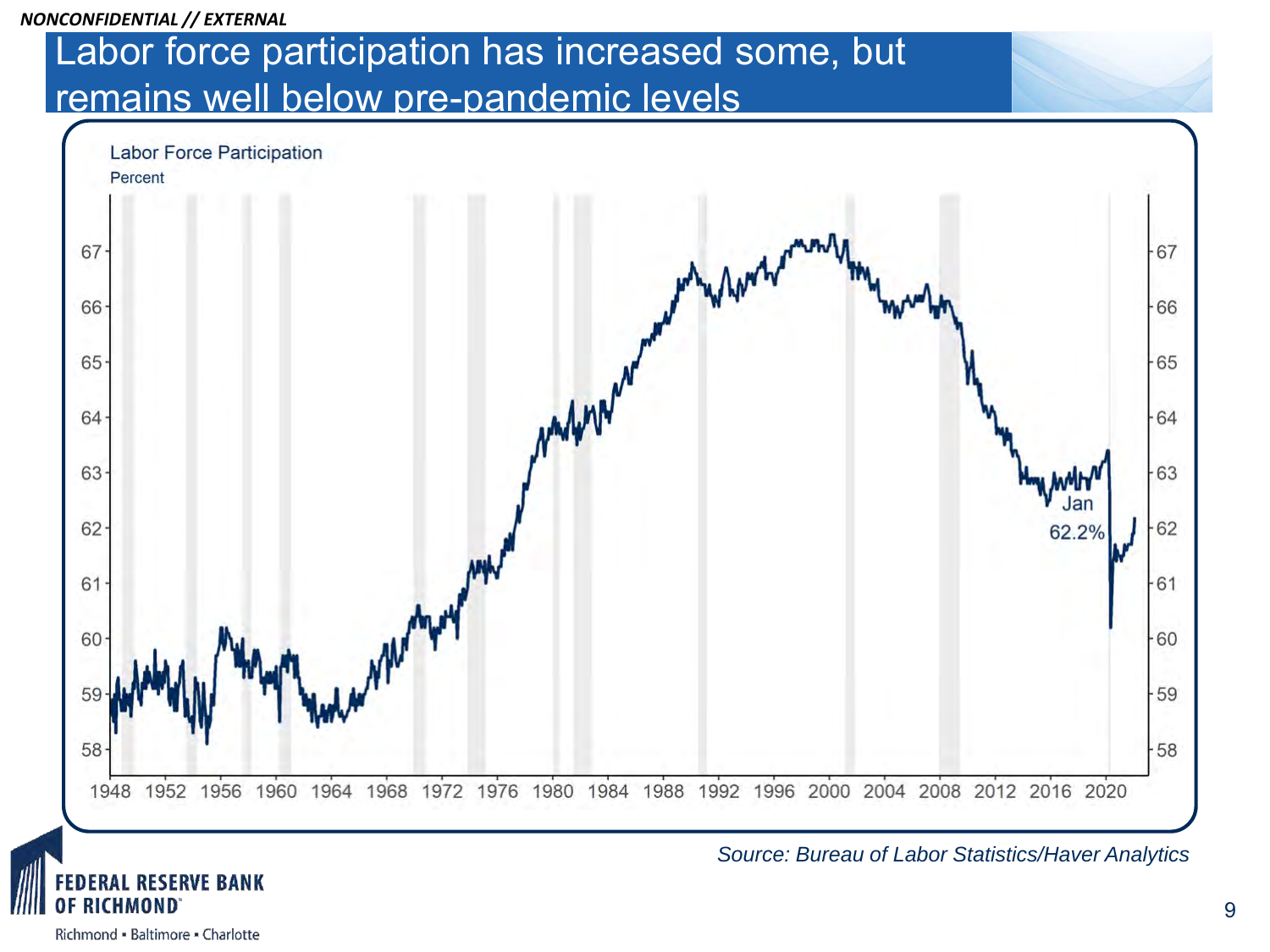### The recovery of male labor force participation varies by race, with white male recovery lagging minority males



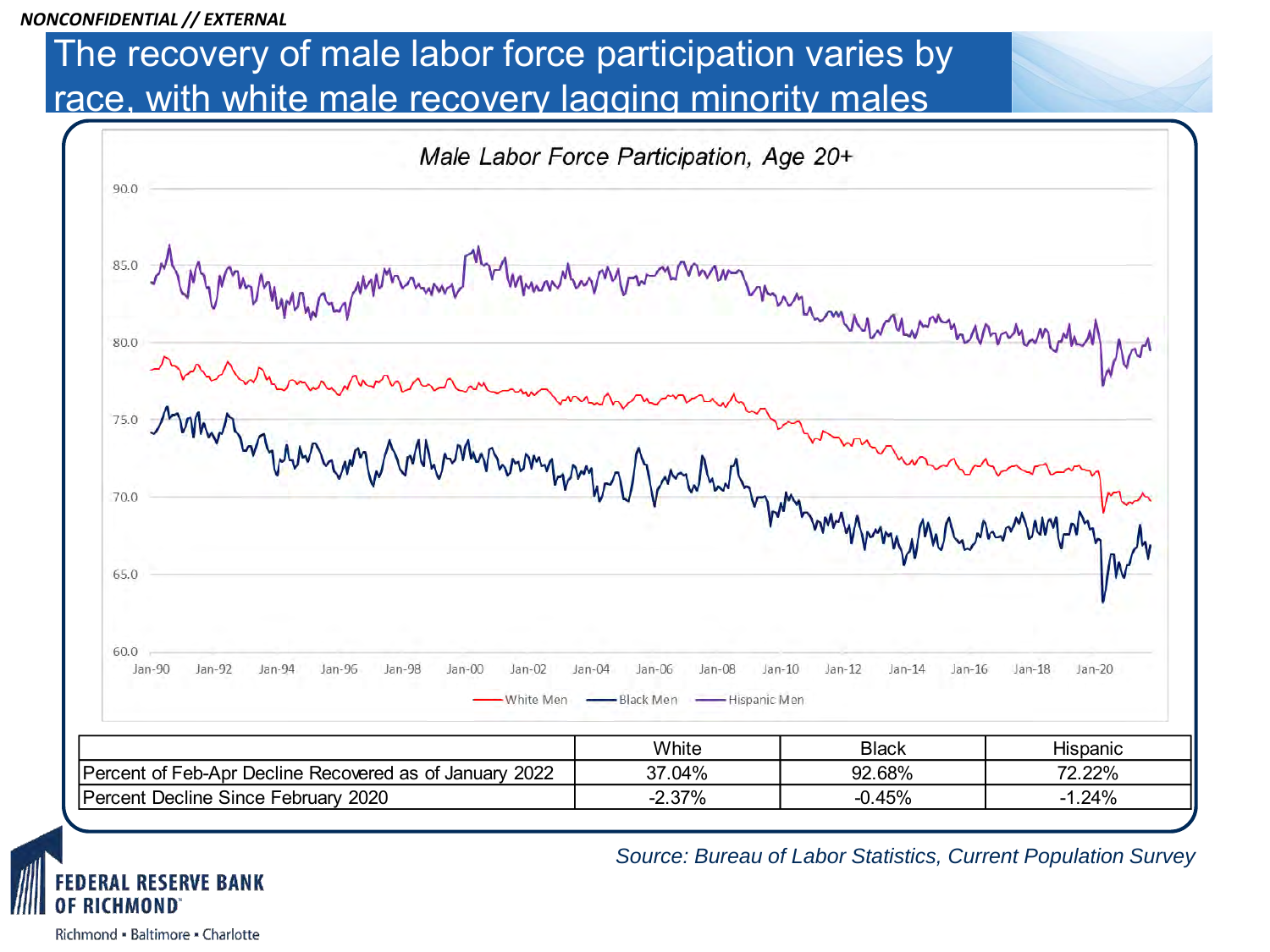### Female LFP recovery lags that of males, with minority females seeing larger declines compared to pre-COVID



Richmond - Baltimore - Charlotte

ICHMOND

**ESERVE BANK**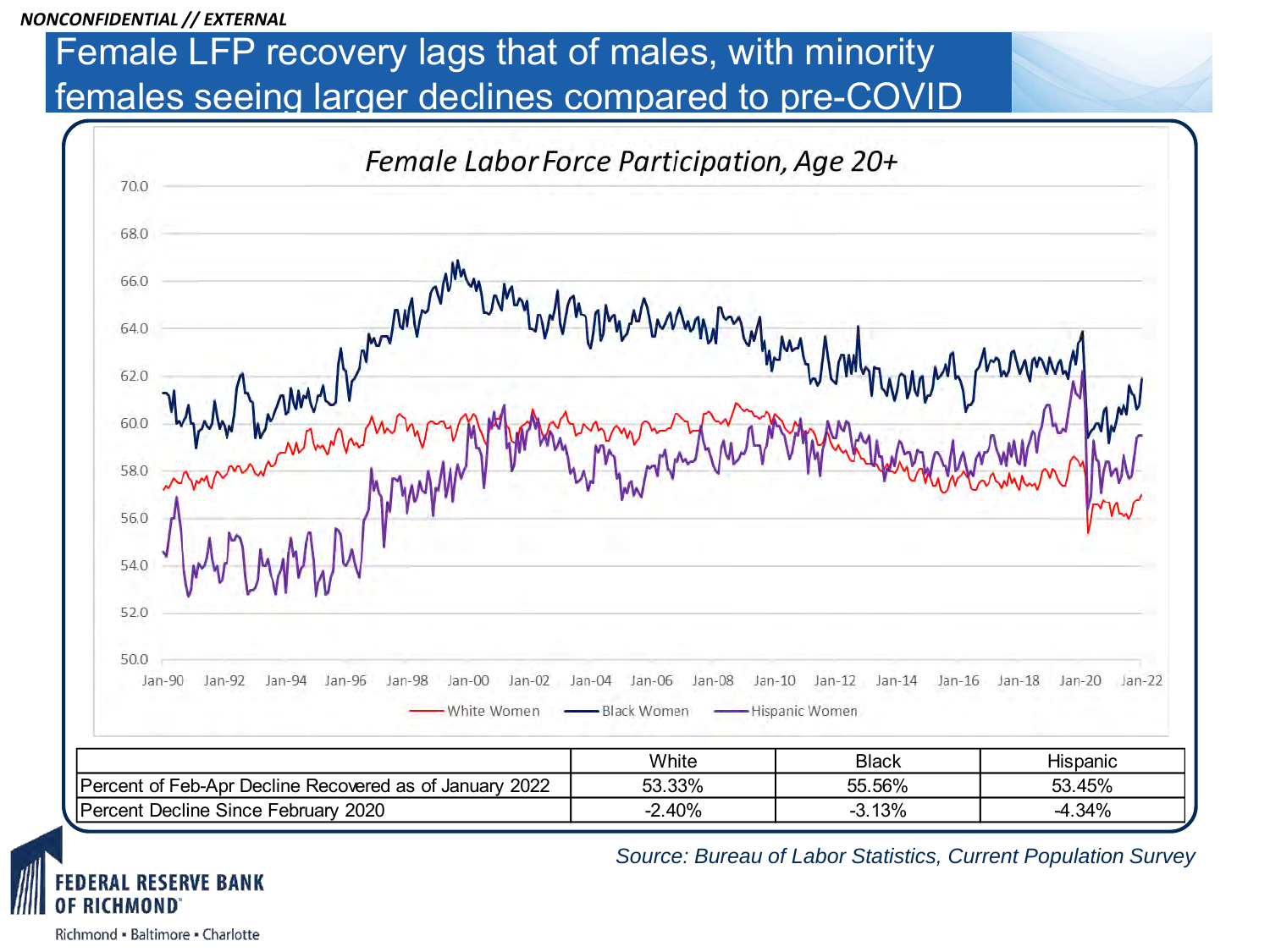While the youngest age group saw the most extreme decline in the early days of the pandemic, they have nearly fully recovered



*Source: Bureau of Labor Statistics/Haver Analytics Data are Seasonally Adjusted*

Richmond - Baltimore - Charlotte

**RICHMOND** 

**DERAL RESERVE BANK**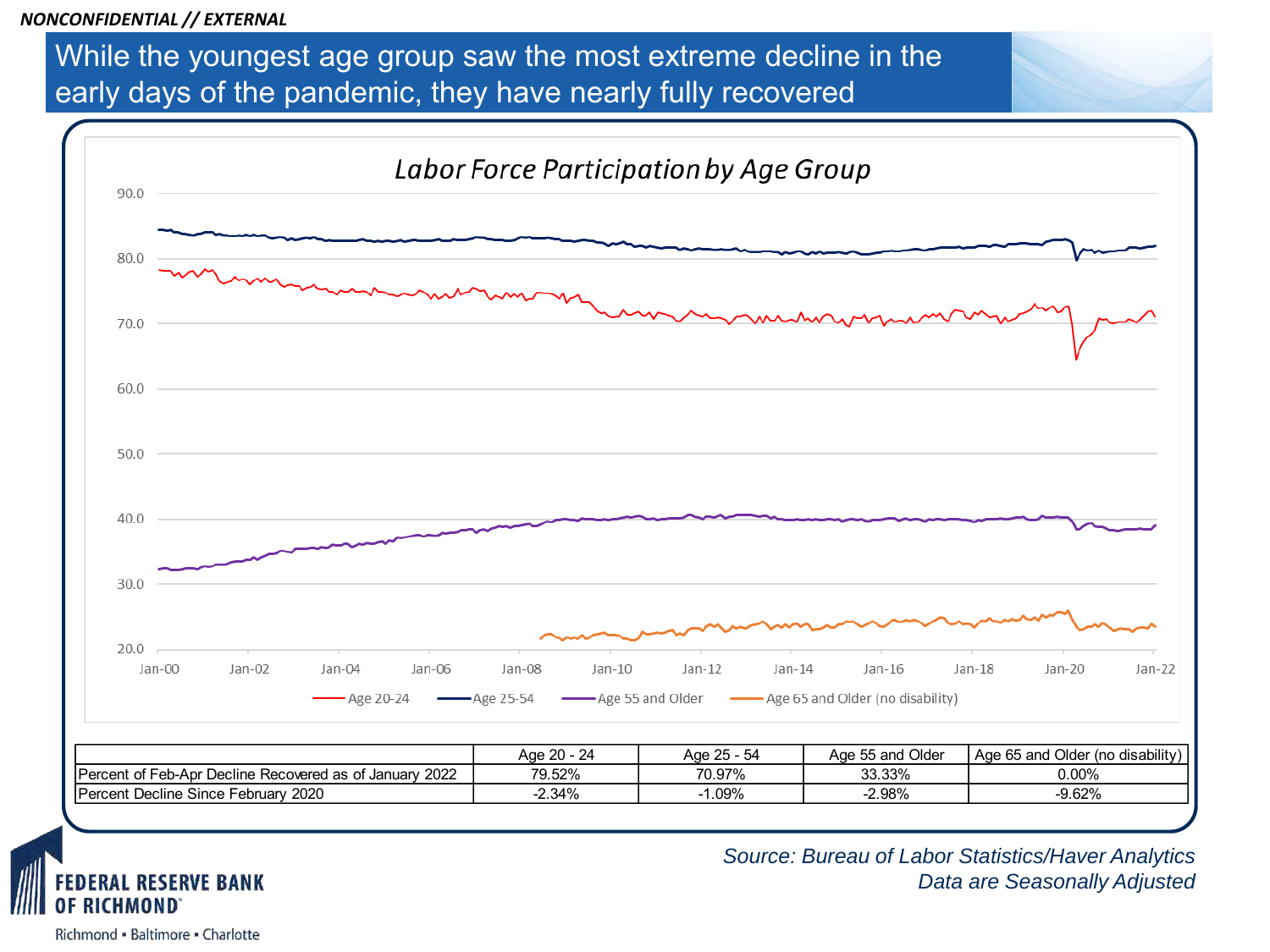## Will Labor Force Participation Recover?

- For some demographic groups, maybe.
- A recent EMSI report highlights three trends that existed pre-COVID that indicate that the overall answer is likely 'no'. These issues may have been accelerated by COVID and are unlikely to reverse in the near term.
- **1) Baby Boomer retirements**
- **2) Change in attitudes/norms around work**
- **3) The 50-year baby bust**
- The bad news is that this is truly a global issue. The good news for us is that the Carolinas will fare better than the majority of the U.S.
- In addition, there are things that can be done to change the landscape in the longer run.

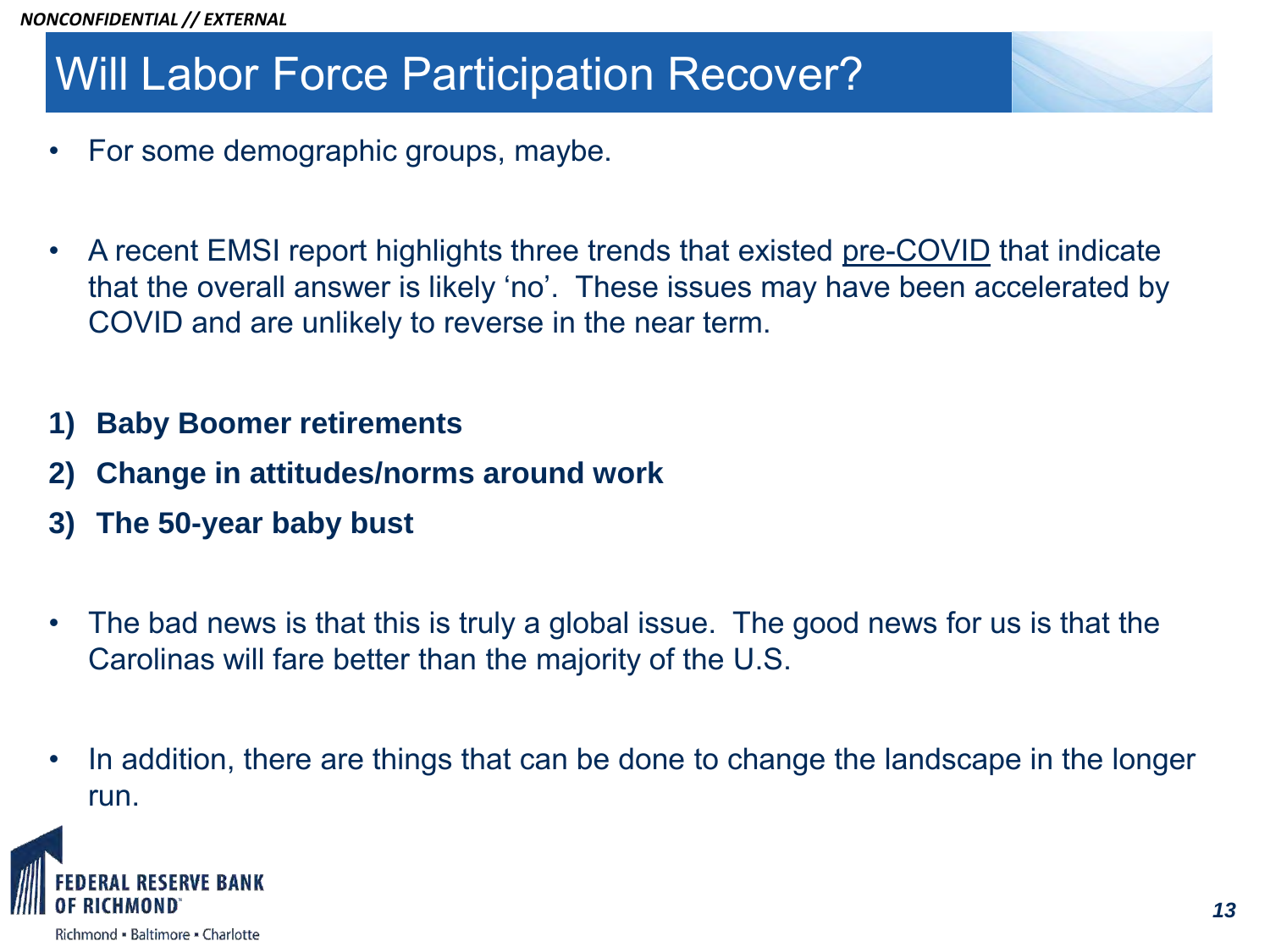## What can we do to reverse trends?

- What might make a difference in the availability of workers? What could get people back into the labor force?
	- Flexibility:
		- According to LinkedIn, workers are 2.5 times more likely to apply for jobs that are remote.
		- Flexibility in terms of location, hours worked, etc. can help workers with young children or those with other care responsibilities.
	- Immigration:
		- While these issues are global, the desire to relocate to the U.S. remains strong. The bonus here is that immigrants typically have higher labor force participation and fertility rates.
	- Fertility Incentives:
		- Other countries, such as Germany, Sweden and Japan, have tried incentives to increase their fertility rate.
		- This could include anything from enhanced child tax credits, to subsidized childcare, to direct cash payments.
	- Changes in Recruiting Philosophies:
		- As the working population shrinks (as a percent of total population), employers will have to evaluate how and who they recruit.
		- Is a college degree really necessary for the job? Could the position be more flexible in the future? Is there a way to directly recruit older workers?

**RVE BANK**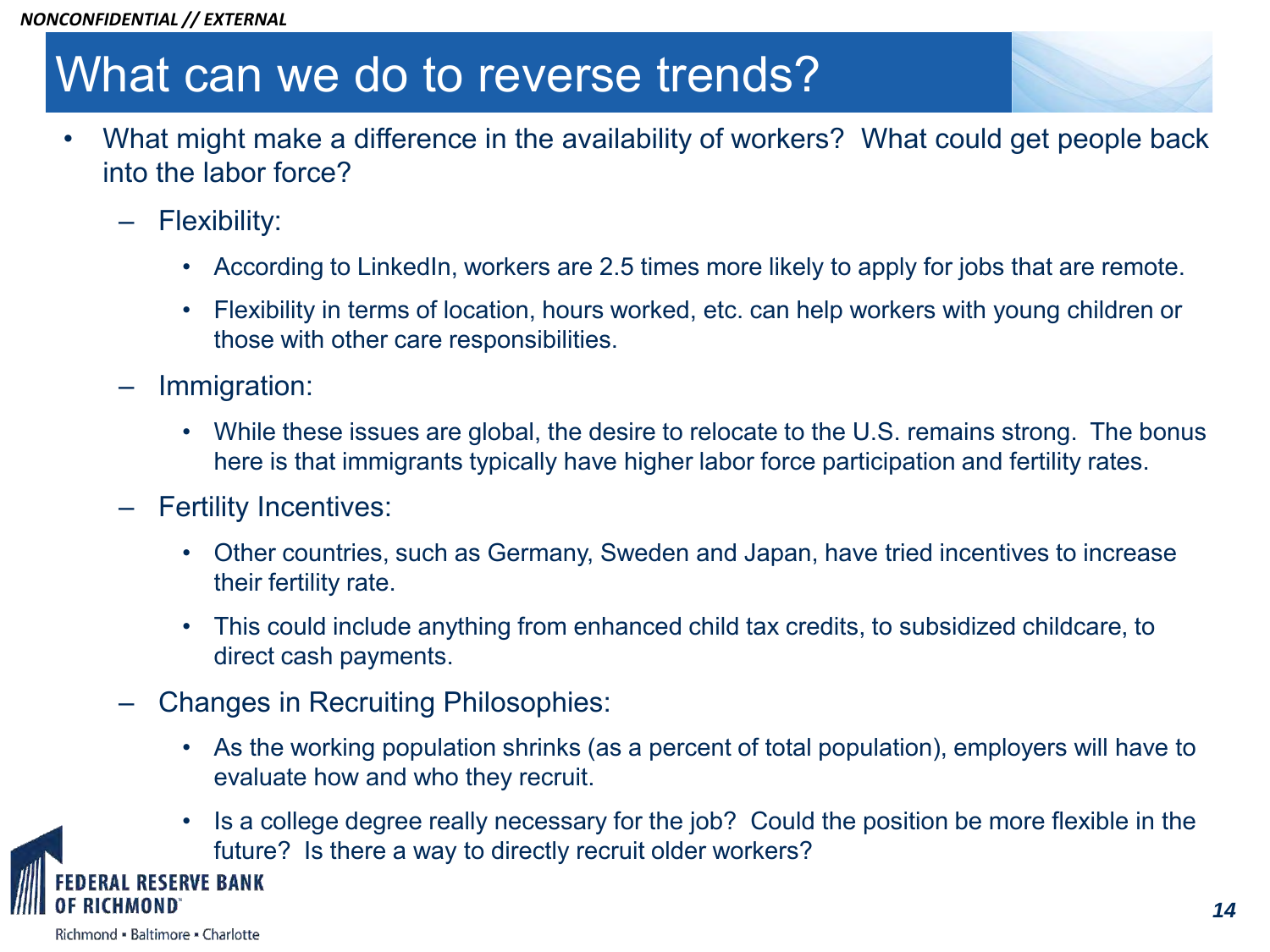# **Inflation and FOMC Comments**

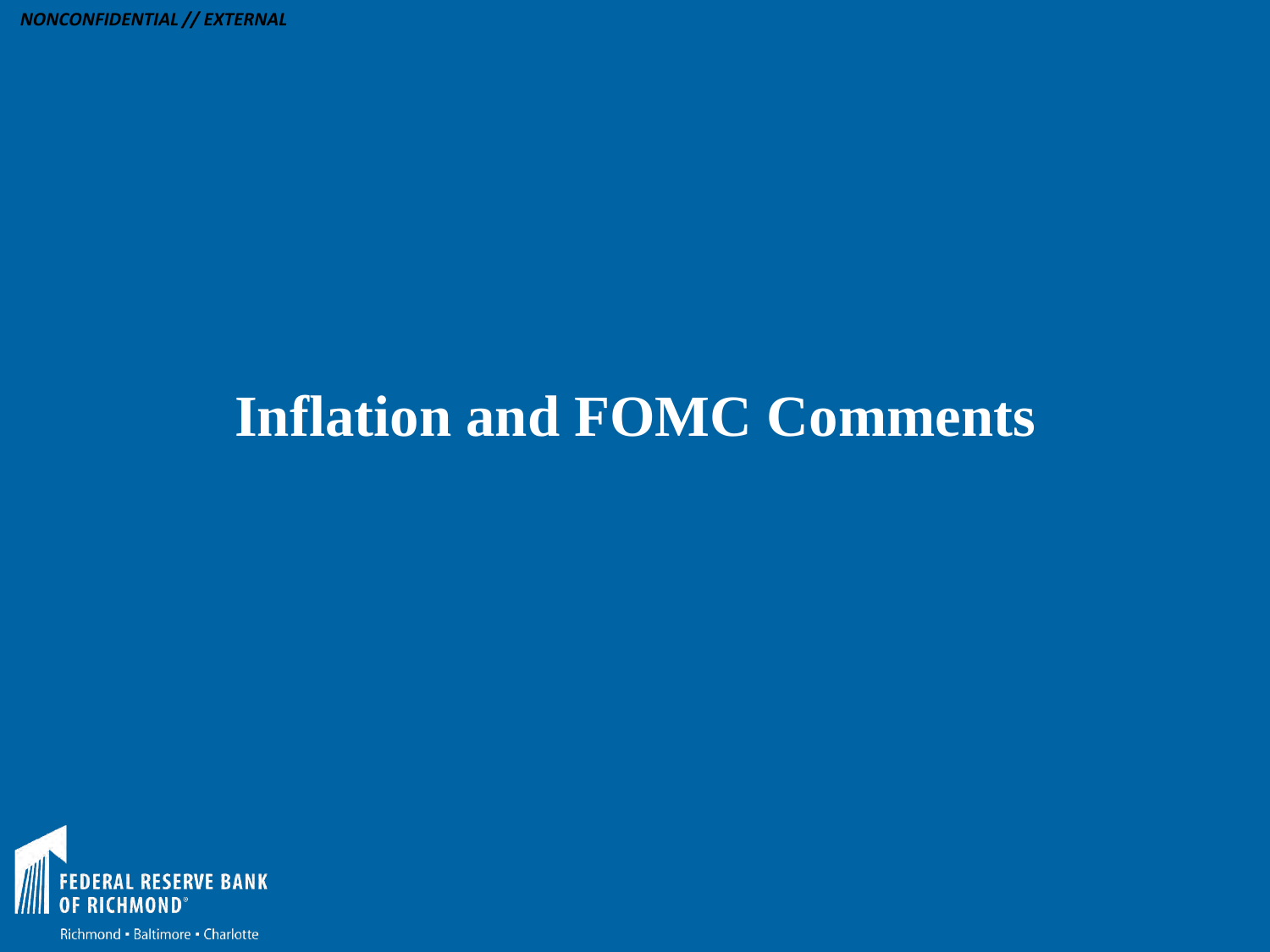Richmond - Baltimore - Charlotte

ICHMOND

#### *NONCONFIDENTIAL // EXTERNAL*

### Producer prices are way up

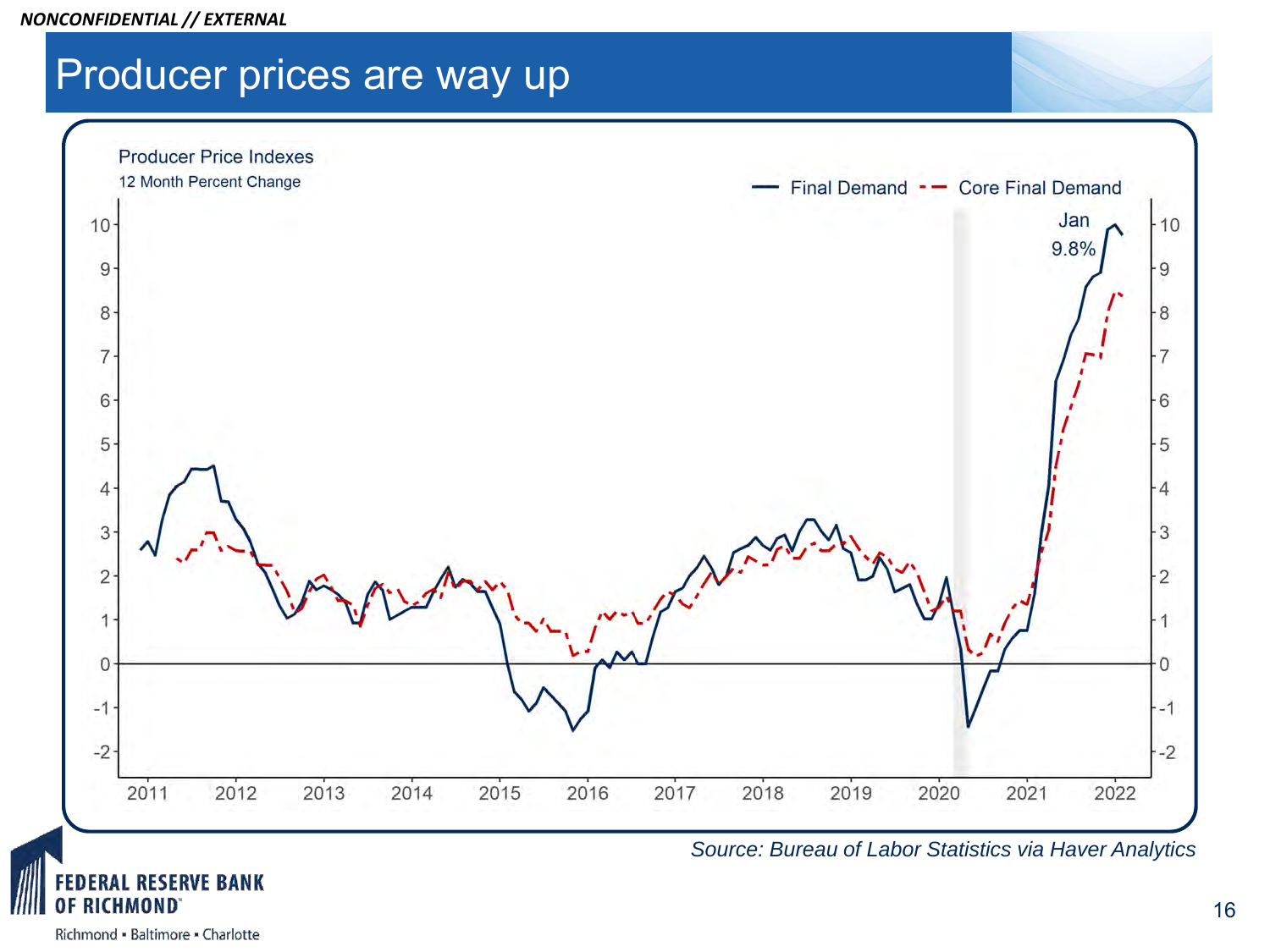*NONCONFIDENTIAL // EXTERNAL*

### Consumer inflation is surging too





ICHMOND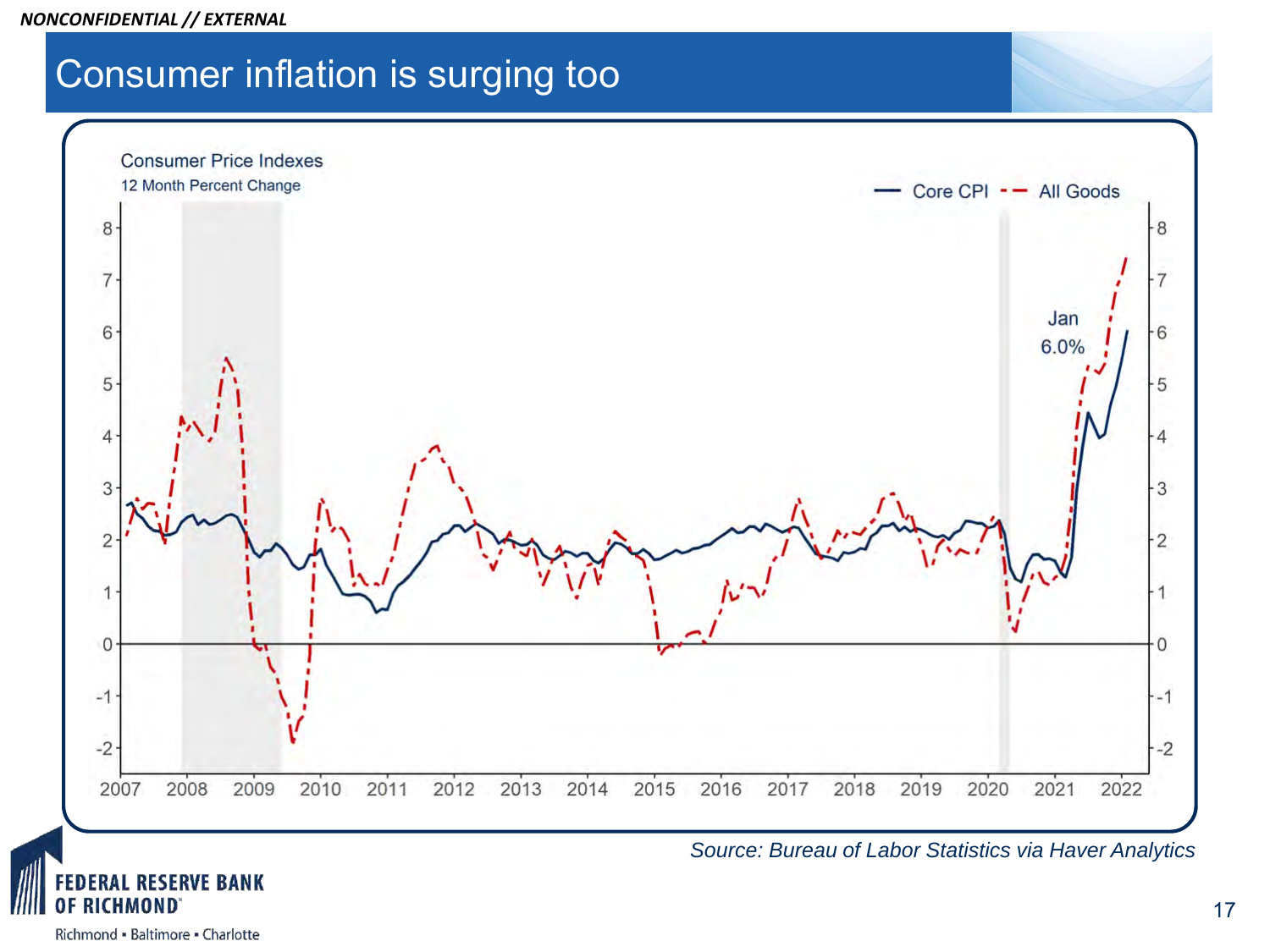### Inflation is becoming more broad-based



*Source: Bureau of Labor Statistics via Haver Analytics*

CHMOND

**RAL RESERVE BANK**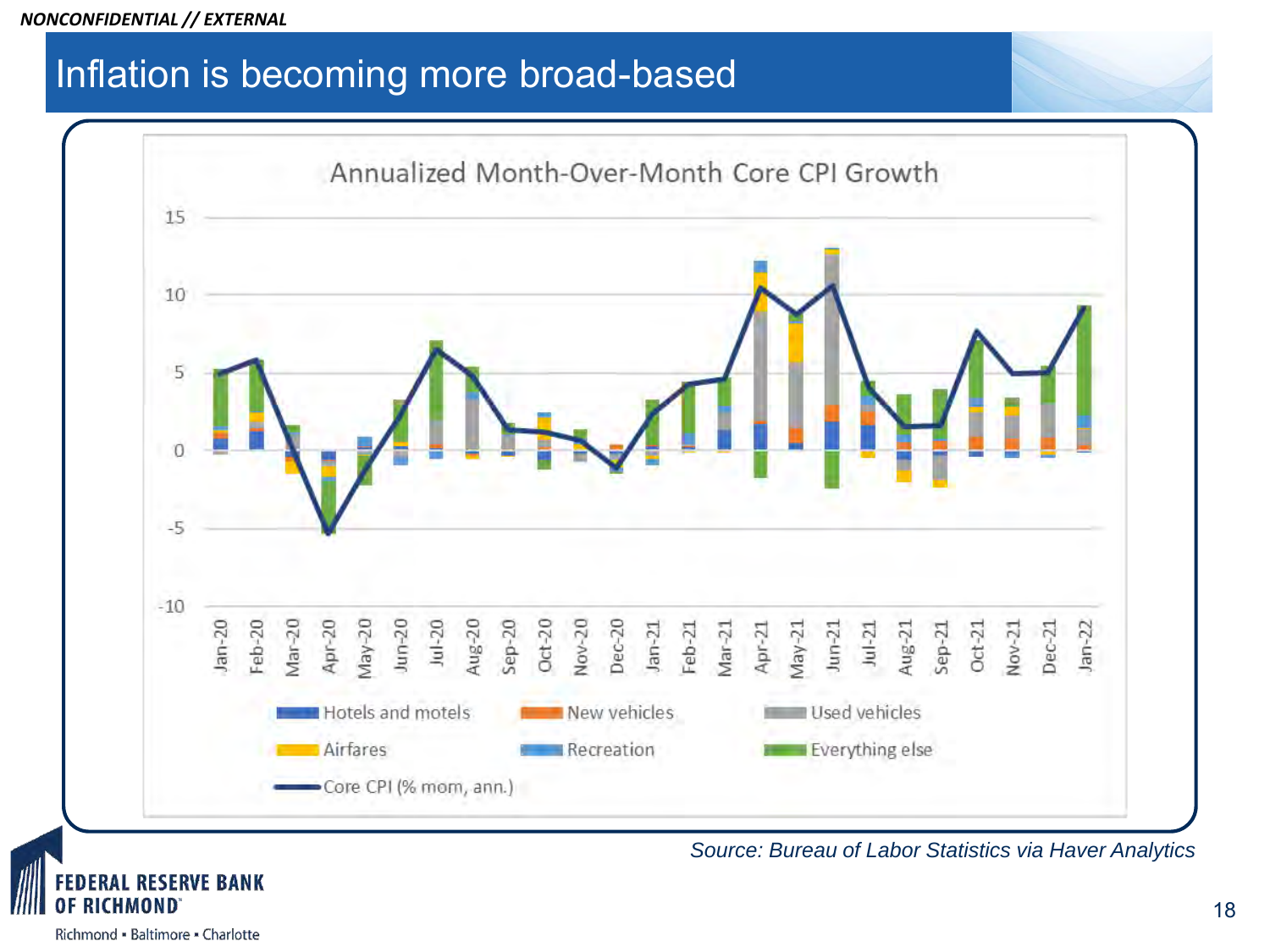## Headlines from the FOMC meeting in January

Indicators of economic activity and employment have continued to strengthen. The sectors most adversely affected by the pandemic have improved in recent months but are being affected by the recent sharp rise in COVID-19 cases**. Job gains have been solid in recent months, and the unemployment rate has declined substantially. Supply and demand imbalances related to the pandemic and the reopening of the economy have continued to contribute to elevated levels of inflation.** Overall financial conditions remain accommodative, in part reflecting policy measures to support the economy and the flow of credit to U.S. households and businesses.

The Committee seeks to achieve maximum employment and inflation at the rate of 2 percent over the longer run. In support of these goals, **the Committee decided to keep the target range for the federal funds rate at 0 to 1/4 percent.** With inflation well above 2 percent and a strong labor market, **the Committee expects it will soon be appropriate to raise the target range for the federal funds rate. The Committee decided to continue to reduce the monthly pace of its net asset purchases, bringing them to an end in early March**. Beginning in February, the Committee will increase its holdings of Treasury securities by at least \$20 billion per month and of agency mortgage-backed securities by at least \$10 billion per month…the Committee will continue to monitor the implications of incoming information for the economic outlook. The Committee would be prepared to adjust the stance of monetary policy as appropriate if risks emerge that could impede the attainment of the Committee's goals….



*Source: Board of Governors*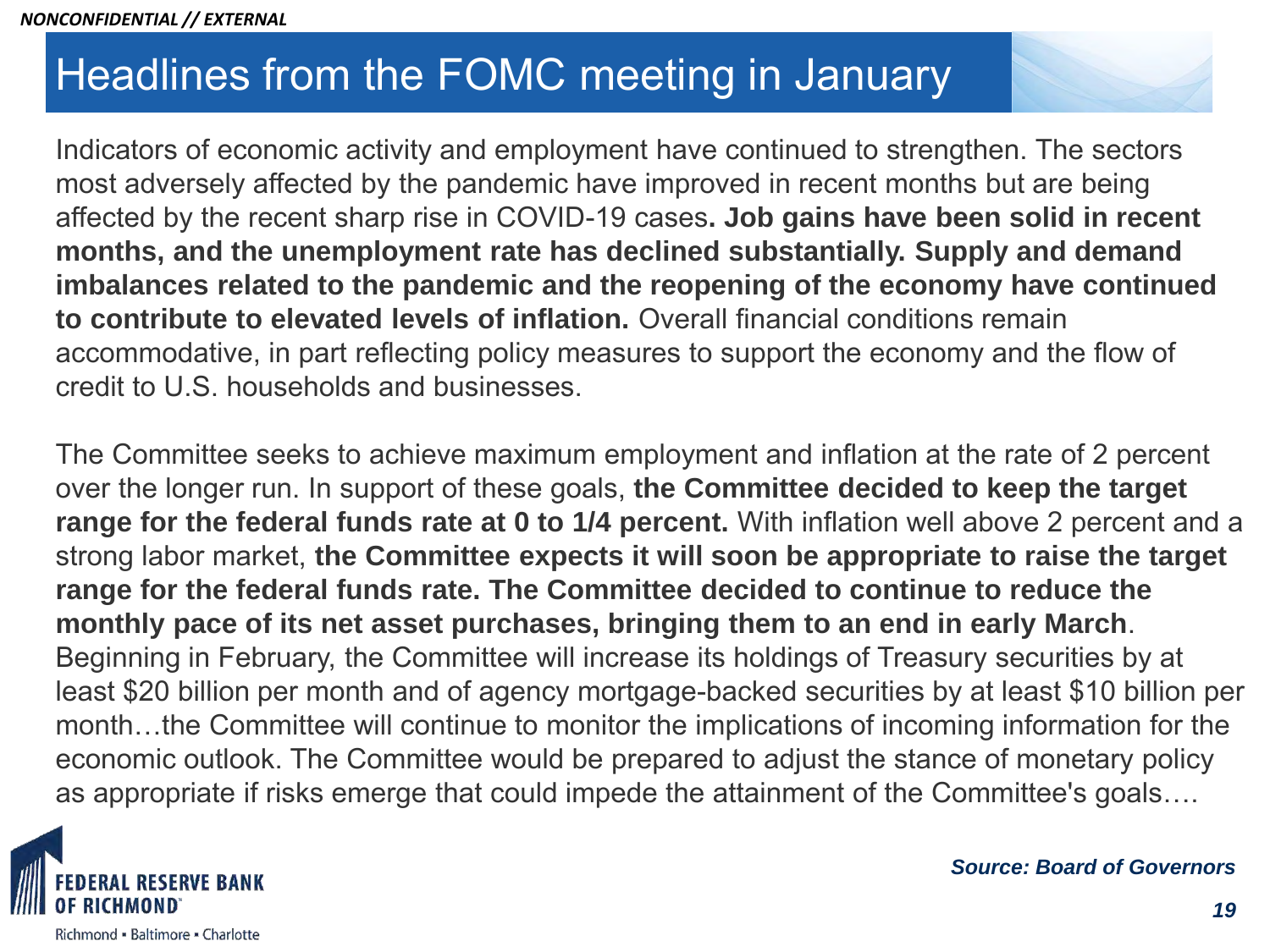### Changes in FOMC near term interest rate projections: September 2021 vs December 2021



#### September 2021

December 2021